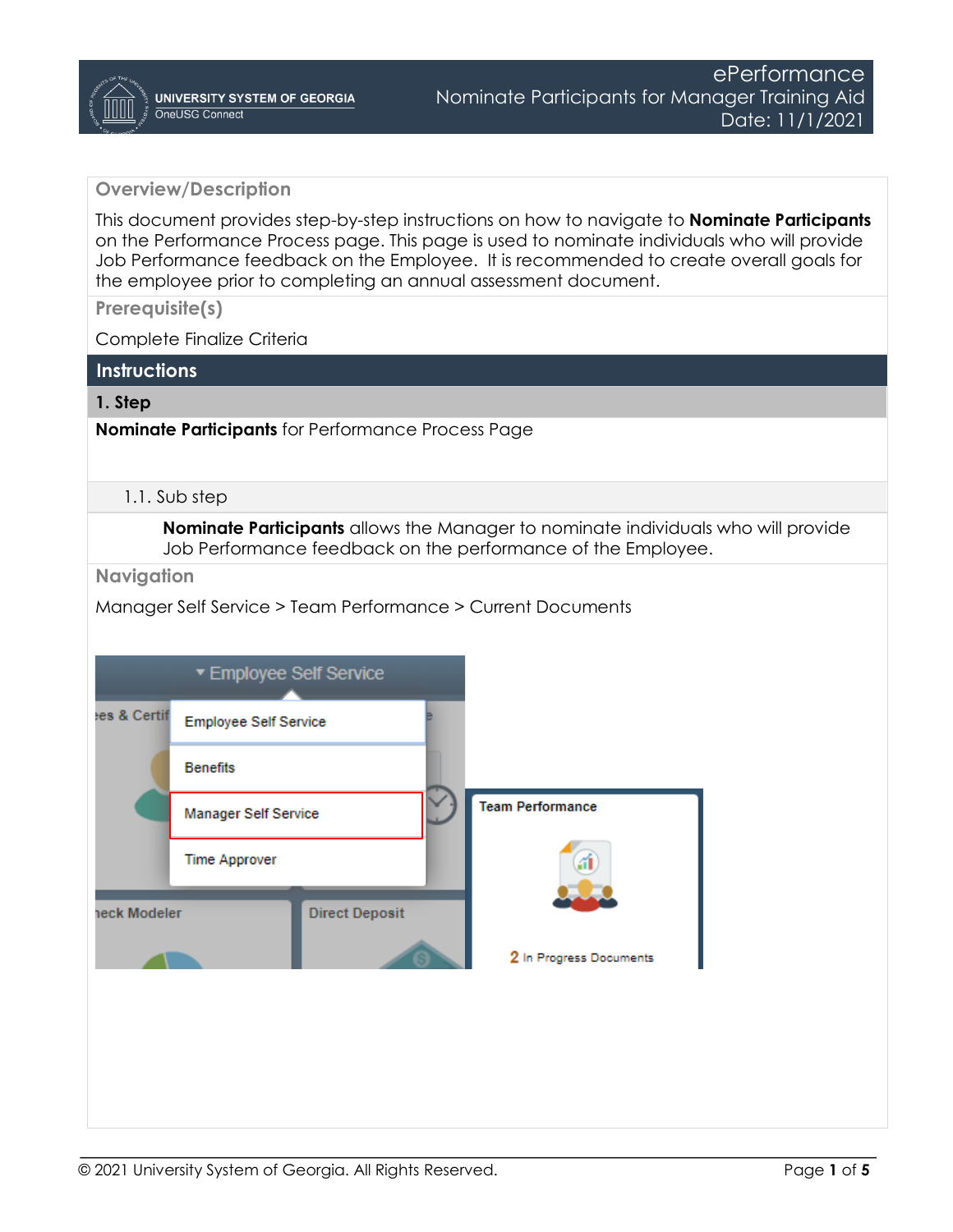

# ePerformance Nominate Participants for Manager Training Aid Date: 11/1/2021

| < Manager Self Service                                                                                                                                              |                         |                                                                       | <b>Team Performance</b>                                                           |                                           |                                 |                         |                                      |
|---------------------------------------------------------------------------------------------------------------------------------------------------------------------|-------------------------|-----------------------------------------------------------------------|-----------------------------------------------------------------------------------|-------------------------------------------|---------------------------------|-------------------------|--------------------------------------|
| <b>Current Documents</b>                                                                                                                                            | $\bullet$               |                                                                       |                                                                                   |                                           |                                 | <b>Create Documents</b> |                                      |
| <b>Historical Documents</b>                                                                                                                                         |                         | <b>Current Documents</b>                                              |                                                                                   |                                           |                                 |                         |                                      |
|                                                                                                                                                                     | ۳                       |                                                                       |                                                                                   |                                           |                                 |                         | $\uparrow\downarrow$                 |
|                                                                                                                                                                     |                         | Name / Job Title                                                      | <b>Document Type</b>                                                              | <b>Document Status</b>                    | Period Begin /                  | <b>Next Due</b>         |                                      |
|                                                                                                                                                                     |                         | <b>Orie Thornton</b>                                                  |                                                                                   |                                           | <b>Period End</b><br>08/22/2019 | Date                    |                                      |
|                                                                                                                                                                     |                         | Manager III                                                           | <b>USG Provisional Review</b>                                                     | Approval - Submitted                      | 08/31/2019                      | 08/22/2019              | $\rightarrow$                        |
|                                                                                                                                                                     |                         | <b>Orie Thornton</b><br>Manager III                                   | <b>USG Annual Review for Staff</b>                                                | <b>Evaluation in Progress</b>             | 08/02/2019<br>08/31/2019        | 08/02/2019              | $\rightarrow$                        |
|                                                                                                                                                                     |                         | <b>Orie Thornton</b><br>Manager III                                   | <b>USG Annual Review for Staff</b>                                                | <b>Evaluation in Progress</b>             | 08/01/2019<br>08/31/2019        | $08/01/2019$ >          |                                      |
|                                                                                                                                                                     |                         | <b>Jasmin Forts</b><br>Manager III                                    | <b>USG Annual Review for Leaders</b>                                              | <b>Evaluation in Progress</b>             | 01/01/2019<br>12/31/2019        | $12/01/2019$ >          |                                      |
|                                                                                                                                                                     |                         | <b>Orie Thornton</b><br>Manager III                                   | <b>USG Annual Review for Staff</b>                                                | <b>Evaluation in Progress</b>             | 01/01/2019<br>12/31/2019        | $12/01/2019$ >          |                                      |
|                                                                                                                                                                     |                         | <b>Lindsey Seipel</b><br><b>Employee Relations Manager</b>            | <b>USG Annual Review for Staff</b>                                                | <b>Evaluation in Progress</b>             | 01/01/2019<br>12/31/2019        | 12/01/2019              | $\rightarrow$                        |
|                                                                                                                                                                     |                         |                                                                       |                                                                                   |                                           |                                 |                         |                                      |
|                                                                                                                                                                     |                         | <b>Jasmin Forts</b><br>Monogor III                                    | <b>USG Annual Review for Staff</b>                                                | Track Progress - Checkpoint 1             | 01/01/2019<br><b>ADIOAIODAD</b> | 11/01/2019              | $\rightarrow$                        |
|                                                                                                                                                                     |                         |                                                                       |                                                                                   |                                           |                                 |                         |                                      |
|                                                                                                                                                                     |                         |                                                                       |                                                                                   |                                           |                                 |                         |                                      |
| <b>C</b> Team Performance                                                                                                                                           |                         |                                                                       | <b>Performance Process</b>                                                        |                                           |                                 |                         |                                      |
|                                                                                                                                                                     | $Q \times$<br>$C = 0 -$ | <b>USG Annual Review for Staff</b>                                    |                                                                                   |                                           |                                 | Save                    | Share with Employee                  |
|                                                                                                                                                                     |                         | Manager Evaluation - Update and Share<br><b>Lindsey Seipel</b>        |                                                                                   |                                           |                                 |                         | <b>图 Print</b>   ■ Notify   ■ Export |
|                                                                                                                                                                     | Overview                | Actions -                                                             |                                                                                   |                                           |                                 |                         |                                      |
|                                                                                                                                                                     |                         |                                                                       | Job Title Employee Relations Manager<br>Document Type USG Annual Review for Staff | Manager Amy Phillips                      | Period 01/01/2019 - 11/30/2019  |                         |                                      |
| Due Date<br>09/01/2019                                                                                                                                              |                         |                                                                       | Template KSU Annual Review for Staff                                              | Document ID 1219                          |                                 |                         |                                      |
| Due Date 10/01/2019                                                                                                                                                 |                         |                                                                       | Status Evaluation in Progress                                                     | Due Date 10/31/2019                       |                                 |                         |                                      |
| Performance Process<br><b>Steps and Tasks</b><br><b>Lindsey Seipel</b><br>USG Annual Review for Staff<br>01/01/2019 - 11/30/2019<br>Define Criteria<br>Checkpoint 1 |                         | Employee Data                                                         |                                                                                   |                                           |                                 |                         |                                      |
| Due Date 10/31/2019                                                                                                                                                 |                         |                                                                       | Employee ID 0352681                                                               |                                           |                                 |                         |                                      |
| Due Date 11/30/2019                                                                                                                                                 |                         |                                                                       | Department 1060416<br>HRS-Human Resources<br>Location 430                         | Kennesaw State University                 |                                 |                         |                                      |
| <b>Add Nominees</b>                                                                                                                                                 |                         |                                                                       | <b>Rating History</b>                                                             |                                           |                                 |                         |                                      |
| <b>Track Nominations</b>                                                                                                                                            |                         | Calculate All Ratings   (x) Cancel Evaluation                         |                                                                                   |                                           |                                 |                         |                                      |
|                                                                                                                                                                     |                         | Goals Performance Factors                                             | <b>USG Core Values</b><br><b>Institutional Values</b>                             | Ethics Compliance<br>Professional Dvlpmnt | <b>Final Remarks</b>            |                         | Overall Summary                      |
| Due Date 10/31/2019                                                                                                                                                 |                         | Section 1 - Goals                                                     |                                                                                   |                                           |                                 |                         |                                      |
| Due Date 10/31/2019                                                                                                                                                 |                         |                                                                       |                                                                                   |                                           |                                 |                         |                                      |
| Due Date 10/31/2019                                                                                                                                                 |                         | <b>Attachments</b><br>No Attachments have been added to this document |                                                                                   |                                           |                                 |                         |                                      |
| ● Finalize Criteria<br>O Nominate Participants<br>• O Review Participant Evaluations<br>O Review Self Evaluation<br>O Complete Manager Evaluation                   |                         | $\overline{+}$ Add Attachment                                         |                                                                                   |                                           |                                 |                         |                                      |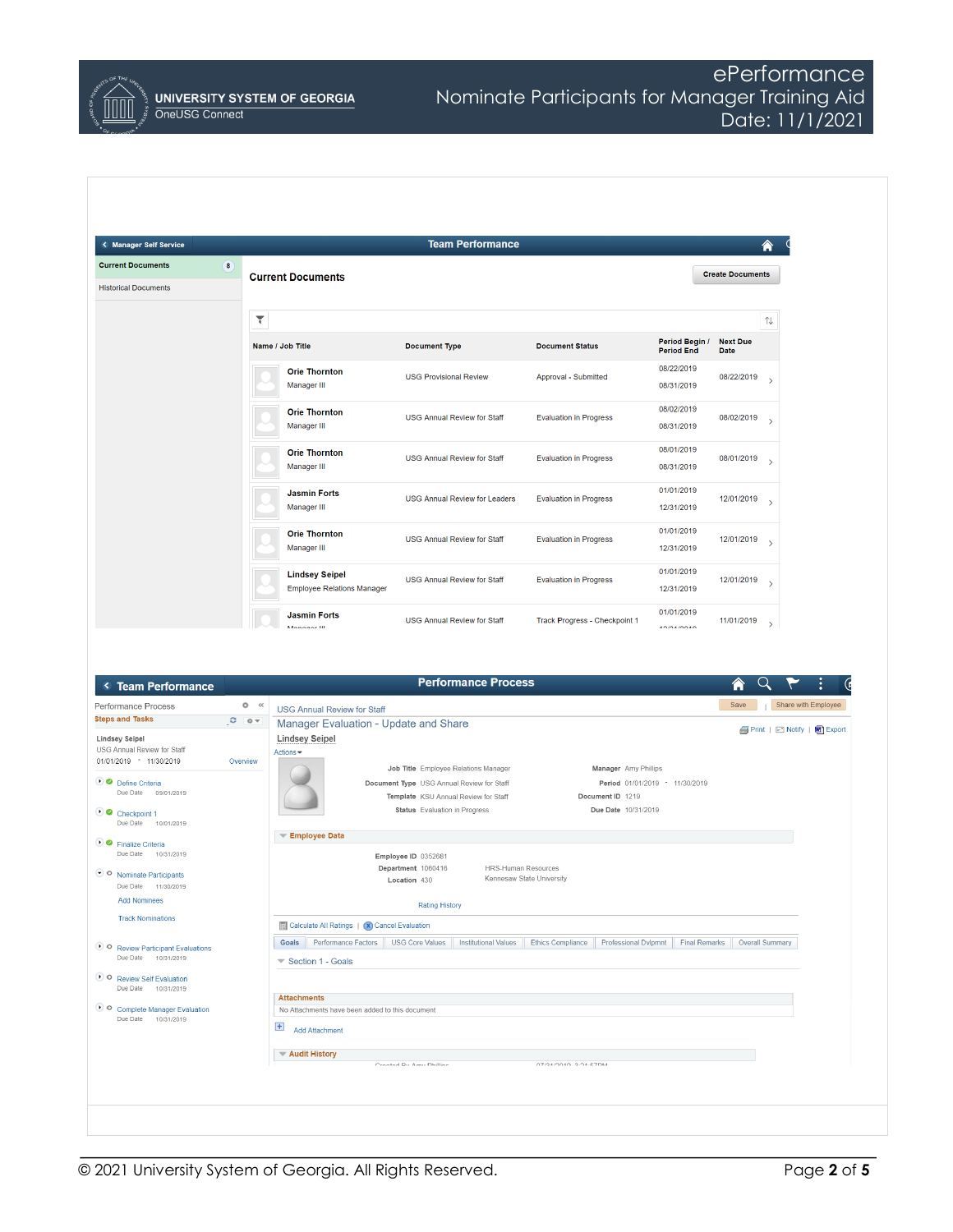**UNIVERSITY SYSTEM OF GEORGIA** OneUSG Connect

a. Once the Manager or Employee **Finalize Criteria**, nominations can be submitted to the nominees for their acceptance. Only Managers can nominate and track a Participant's status as well as their evaluation. Under Nominations, click on **Add Other** or the **+** and enter the Participants name in the **Search Criteria** section and click **Search**

|                                                               |            |                                    | <b>Performance Process</b>                                                                                                         |                                                                                              |                              |  | $\bm{\sigma}$         |  |
|---------------------------------------------------------------|------------|------------------------------------|------------------------------------------------------------------------------------------------------------------------------------|----------------------------------------------------------------------------------------------|------------------------------|--|-----------------------|--|
| Performance Process                                           | $0 \times$ | <b>USG Annual Review for Staff</b> |                                                                                                                                    |                                                                                              |                              |  | Save                  |  |
| <b>Steps and Tasks</b>                                        | $O$ $O$ v  |                                    | Nominate Participants - Add Nominees                                                                                               |                                                                                              |                              |  | E <sup>*</sup> Notify |  |
| <b>Lindsey Seipel</b><br>USG Annual Review for Staff          |            | <b>Lindsey Seipel</b>              |                                                                                                                                    |                                                                                              |                              |  |                       |  |
| 01/01/2019 - 11/30/2019                                       | Overview   | Actions +                          |                                                                                                                                    |                                                                                              |                              |  |                       |  |
|                                                               |            |                                    | Job Title Employee Relations Manager                                                                                               | Manager Amy Phillips                                                                         |                              |  |                       |  |
| Define Criteria<br>Due Date 09/01/2019                        |            |                                    | Document Type USG Annual Review for Staff                                                                                          | Period 01/01/2019 - 11/30/2019                                                               |                              |  |                       |  |
|                                                               |            |                                    | Template KSU Annual Review for Staff                                                                                               | Document ID 1219                                                                             |                              |  |                       |  |
| • Checkpoint 1<br>Due Date<br>10/01/2019                      |            |                                    | Status In Progress                                                                                                                 | Due Date 11/30/2019                                                                          |                              |  |                       |  |
|                                                               |            |                                    |                                                                                                                                    |                                                                                              |                              |  |                       |  |
| · <i>C</i> Finalize Criteria<br>Due Date<br>10/31/2019        |            | Participant Role: Other            |                                                                                                                                    | Minimum Required: 0 Maximum Available: 10                                                    |                              |  |                       |  |
|                                                               |            | <b>Nominations</b>                 | Currently there are no nominees in your nomination list                                                                            |                                                                                              |                              |  |                       |  |
| • O Nominate Participants<br>Due Date 11/30/2019              |            |                                    |                                                                                                                                    |                                                                                              |                              |  |                       |  |
| <b>Add Nominees</b>                                           |            | $\overline{+}$<br>Add Other        |                                                                                                                                    |                                                                                              |                              |  |                       |  |
| <b>Track Nominations</b>                                      |            |                                    |                                                                                                                                    |                                                                                              |                              |  |                       |  |
|                                                               |            |                                    |                                                                                                                                    |                                                                                              |                              |  |                       |  |
|                                                               |            |                                    |                                                                                                                                    |                                                                                              |                              |  |                       |  |
|                                                               |            |                                    |                                                                                                                                    |                                                                                              |                              |  |                       |  |
|                                                               |            |                                    |                                                                                                                                    |                                                                                              |                              |  |                       |  |
| <b>Person Search</b>                                          |            |                                    |                                                                                                                                    |                                                                                              |                              |  |                       |  |
| Person Search                                                 |            |                                    |                                                                                                                                    |                                                                                              |                              |  |                       |  |
|                                                               |            |                                    |                                                                                                                                    |                                                                                              |                              |  |                       |  |
| Nominate Participants<br>$\sqrt{\frac{1}{2}}$ Instructions    |            |                                    |                                                                                                                                    |                                                                                              |                              |  |                       |  |
| This page allow you to search for, and select people by Name. |            |                                    |                                                                                                                                    |                                                                                              |                              |  |                       |  |
| Name criteria.                                                |            |                                    | Enter full or partial name information in the fields below, then select the Search button to display a list of people meeting this |                                                                                              |                              |  |                       |  |
|                                                               |            |                                    | More information about a listed person can be viewed by selecting the <sup>1</sup> icon that appears next to the person's name.    |                                                                                              |                              |  |                       |  |
| <b>Search Criteria</b>                                        |            |                                    |                                                                                                                                    |                                                                                              |                              |  |                       |  |
| Name                                                          |            |                                    |                                                                                                                                    |                                                                                              |                              |  |                       |  |
| Last Name                                                     |            |                                    |                                                                                                                                    |                                                                                              |                              |  |                       |  |
|                                                               |            |                                    |                                                                                                                                    |                                                                                              |                              |  |                       |  |
| Second Last Name                                              |            |                                    |                                                                                                                                    |                                                                                              |                              |  |                       |  |
| <b>First Name</b>                                             |            |                                    |                                                                                                                                    |                                                                                              |                              |  |                       |  |
| ACName                                                        |            |                                    |                                                                                                                                    |                                                                                              |                              |  |                       |  |
| Search                                                        |            |                                    |                                                                                                                                    |                                                                                              |                              |  |                       |  |
|                                                               |            |                                    |                                                                                                                                    |                                                                                              |                              |  |                       |  |
|                                                               |            |                                    |                                                                                                                                    |                                                                                              |                              |  |                       |  |
|                                                               |            |                                    |                                                                                                                                    |                                                                                              |                              |  |                       |  |
|                                                               |            |                                    |                                                                                                                                    |                                                                                              |                              |  |                       |  |
|                                                               |            |                                    |                                                                                                                                    | b. Participant #1 is being added as a nominee to the <b>Nominate Participants</b> section on |                              |  |                       |  |
|                                                               |            |                                    |                                                                                                                                    |                                                                                              |                              |  |                       |  |
|                                                               |            |                                    |                                                                                                                                    | the Performance Process page. Clicking on the "i" in the Search Results will provide         |                              |  |                       |  |
|                                                               |            |                                    |                                                                                                                                    |                                                                                              |                              |  |                       |  |
|                                                               |            |                                    |                                                                                                                                    | details about the nominee. Click on Select This Person.                                      |                              |  |                       |  |
| Person Search                                                 |            |                                    |                                                                                                                                    |                                                                                              |                              |  |                       |  |
|                                                               |            |                                    |                                                                                                                                    |                                                                                              |                              |  |                       |  |
| <b>Person Search</b>                                          |            |                                    |                                                                                                                                    |                                                                                              |                              |  |                       |  |
| Nominate Participants                                         |            |                                    |                                                                                                                                    | <b>Person Search</b>                                                                         |                              |  |                       |  |
| $\triangleright$ Instructions                                 |            |                                    |                                                                                                                                    |                                                                                              |                              |  |                       |  |
| <b>Search Criteria</b>                                        |            |                                    |                                                                                                                                    | <b>Person Search</b>                                                                         |                              |  |                       |  |
| Name CHRISTY<br><b>Last Name TODD</b>                         |            |                                    |                                                                                                                                    | <b>Details for Christy Todd</b>                                                              |                              |  |                       |  |
| <b>Second Last Name</b>                                       |            |                                    |                                                                                                                                    | <b>Personal Data</b>                                                                         |                              |  |                       |  |
| <b>First Name</b>                                             |            |                                    |                                                                                                                                    |                                                                                              |                              |  |                       |  |
| <b>ACName</b>                                                 |            |                                    |                                                                                                                                    | <b>Description</b> Employee                                                                  |                              |  |                       |  |
| Search                                                        |            |                                    |                                                                                                                                    |                                                                                              |                              |  |                       |  |
|                                                               |            |                                    |                                                                                                                                    | <b>Personal Data Details</b>                                                                 |                              |  |                       |  |
| <b>Search Results</b>                                         |            |                                    | A                                                                                                                                  | Type EMP                                                                                     | <b>Active</b>                |  |                       |  |
| Christy Todd                                                  |            |                                    |                                                                                                                                    |                                                                                              |                              |  |                       |  |
|                                                               |            |                                    |                                                                                                                                    | Department 7311000                                                                           | <b>HCM Operations</b>        |  |                       |  |
| OK                                                            |            |                                    |                                                                                                                                    | <b>Location ATHDB</b>                                                                        | <b>BOR-Daniel Bridge 300</b> |  |                       |  |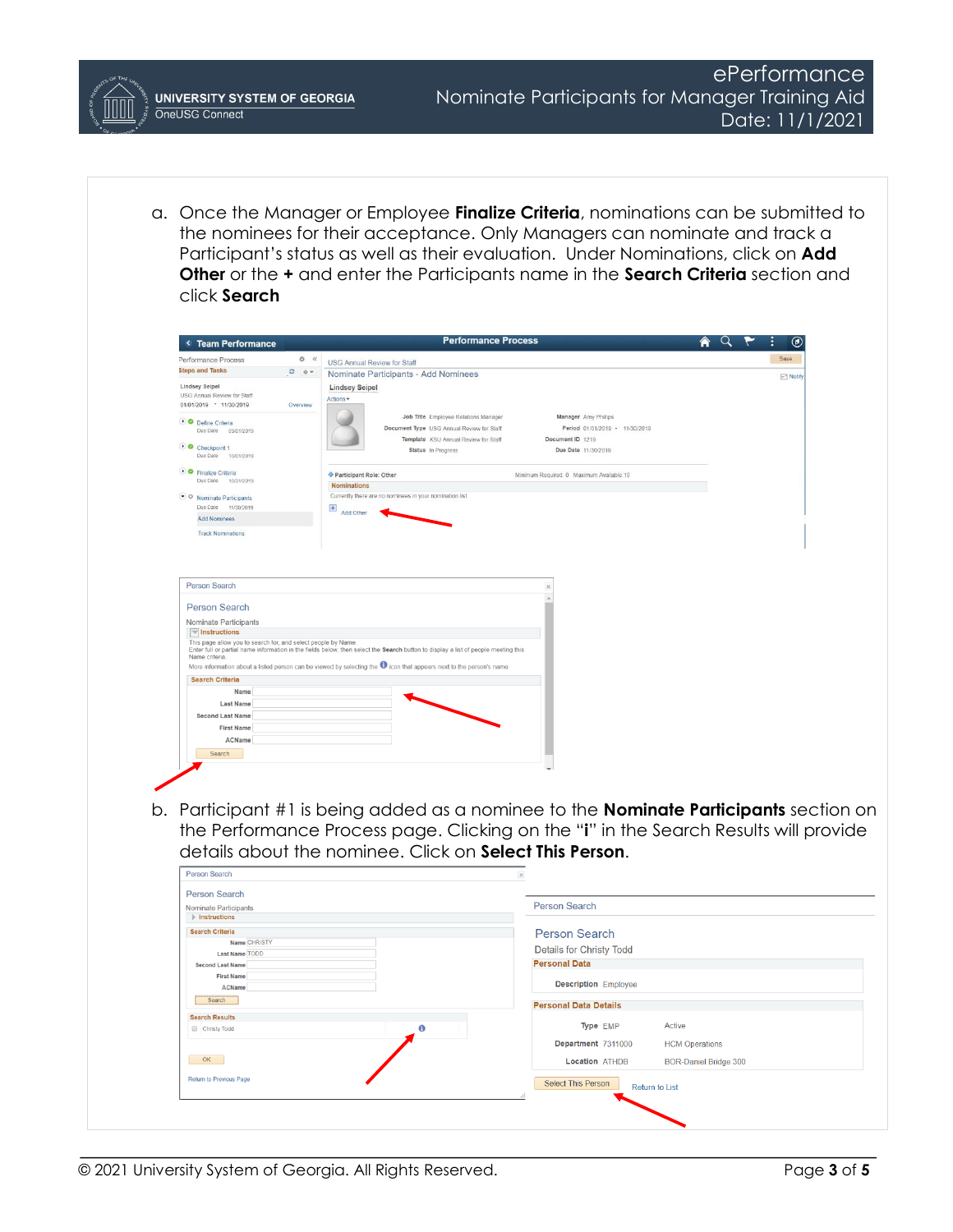

|        | Person Search                                               |             |  |
|--------|-------------------------------------------------------------|-------------|--|
|        | Nominate Participants<br>$\blacktriangleright$ Instructions |             |  |
|        | <b>Search Criteria</b>                                      |             |  |
|        | Name ORIE                                                   |             |  |
|        | Last Name THORNTON                                          |             |  |
|        | Second Last Name                                            |             |  |
|        | First Name<br>ACName                                        |             |  |
|        | Search                                                      |             |  |
|        |                                                             |             |  |
|        | <b>Search Results</b>                                       |             |  |
|        | ● Orie Thornton                                             | $\theta$    |  |
| $\Box$ | Phillip Thornton                                            | $\mathbf 6$ |  |
| 0      | Reginald Thornton                                           | 0           |  |
| □      | Robert Thornton                                             | $\bullet$   |  |
| ⊟      | Shakena Thornton                                            | 0           |  |
| o      | Susan Thornton                                              | 0           |  |
| ⊟      | Tamia Thornton                                              | 0           |  |
|        | Tanisha Thornton                                            | 0           |  |
|        |                                                             |             |  |

ePerformance